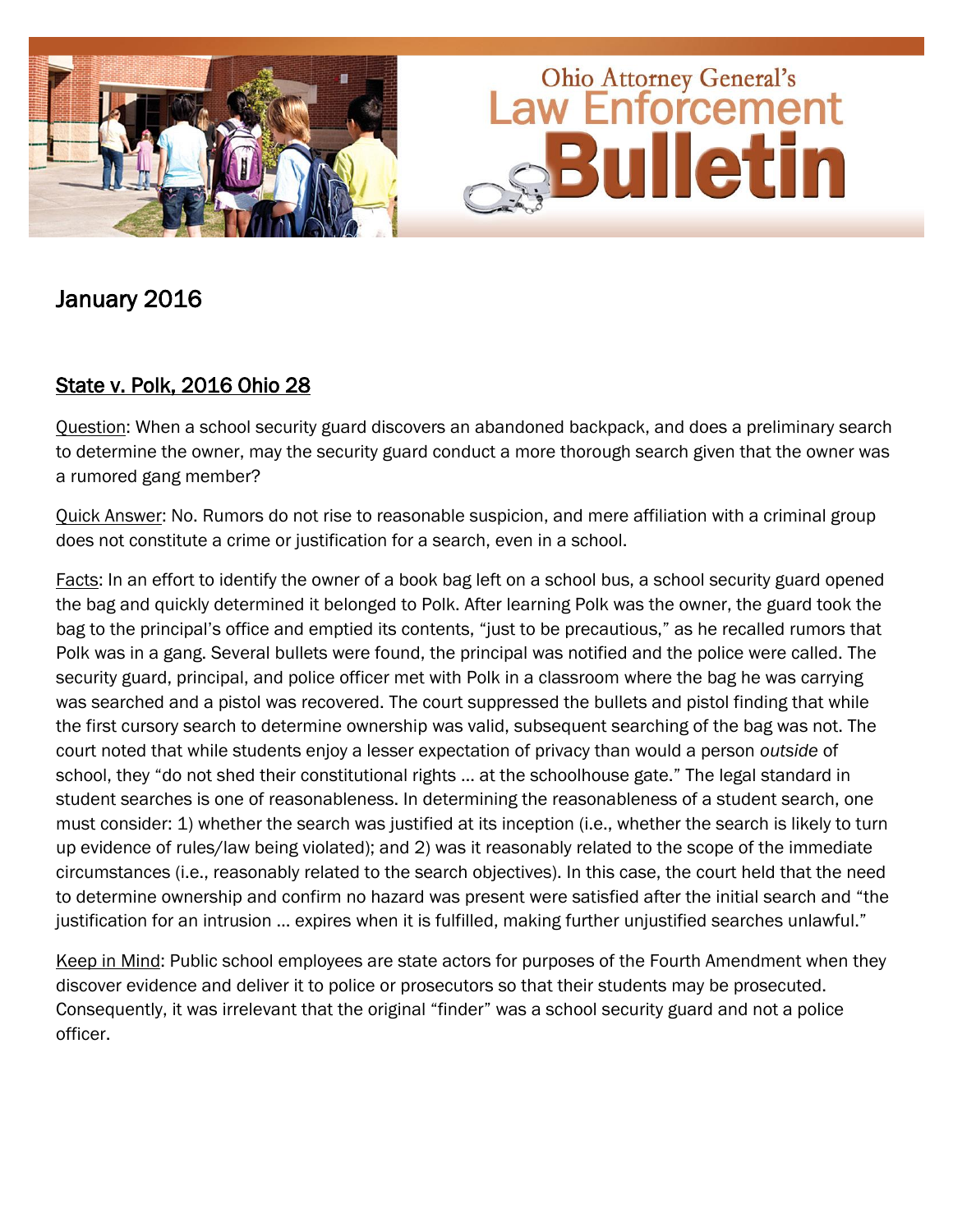### State v. Knoefel, 2015 Ohio 5207

Question: Are recorded telephone conversations between a suspect and a cooperating witness, made in violation of a California statute, admissible in an Ohio criminal prosecution?

Quick Answer: Yes. California code is irrelevant in this situation.

Facts: Officers were investigating Knoefel for his involvement in his wife's recent murder. The murder was committed by Zunich (Knoefel's foster daughter and mistress). Suspecting Knoefel's participation in plotting the murder, officers arranged to record phone conversations between Knoefel and a family friend who agreed to be a cooperating witness despite having moved to California. While the phone conversations did not result in an outright confession, Knoefel made statements favorable to the prosecution's case against him. Knoefel challenged the use of these statements in his trial, claiming that since the cooperating witness was in California at the time of the calls, the recordings violated California's Eavesdropping Statute. The court explained that California law was not relevant in this matter. Knoefel was a resident of Ohio and the crimes he was facing occurred in Ohio. Further, there was no warrant requirement for the recordings between a consenting police informant and a non-consenting defendant. In the absence of some deterrent effect, the alleged violation of California law in the context of an Ohio criminal prosecution is insufficient to invoke the application of the exclusionary rule.

Keep in Mind: Ohio's statute prohibiting the interception of communications (R.C. 2933.52(B)(3)), states that it **does not apply** to "a law enforcement officer who intercepts a wire, oral, or electronic communication, if the officer is a party to the communication or if one of the parties to the communication has given prior consent to the interception by the officer."

# State v. Barry, 2015 Ohio 5449

Question: Is a person guilty of tampering with evidence when they hide unmistakable evidence, in the absence of a crime that would otherwise be reported?

Quick Answer: No. Ohio law does not impute constructive knowledge of an impending investigation based solely on the commission of an offense since the charge of tampering with evidence requires the offender to *have knowledge* of an investigation/proceeding relating to their crimes.

Facts: Barry and three friends met up in Middletown, Ohio, where Barry was given a condom filled with heroin. Barry concealed it in her body with the promise she would be paid in drugs for helping transport the heroin to Huntington, W. Va. Barry was stopped by a trooper for several traffic violations as they drove through Scioto County. The trooper questioned Barry about possessing drugs and, ultimately, Barry admitted to having the drug-filled condom concealed inside her. Amongst other drug-related offenses, Barry was charged with tampering with evidence. The trial and appellate courts upheld her conviction for tampering. The Ohio Supreme Court, however, overturned Barry's tampering conviction holding that the state had not met its burden of showing that Barry knew that an official proceeding or investigation was ongoing or likely to be instituted. In other words, there was no evidence that at the time she concealed the heroin in her body in Middletown she knew or could have known that a state trooper would stop her car in Scioto County and begin an investigation of her for drug trafficking and drug possession.